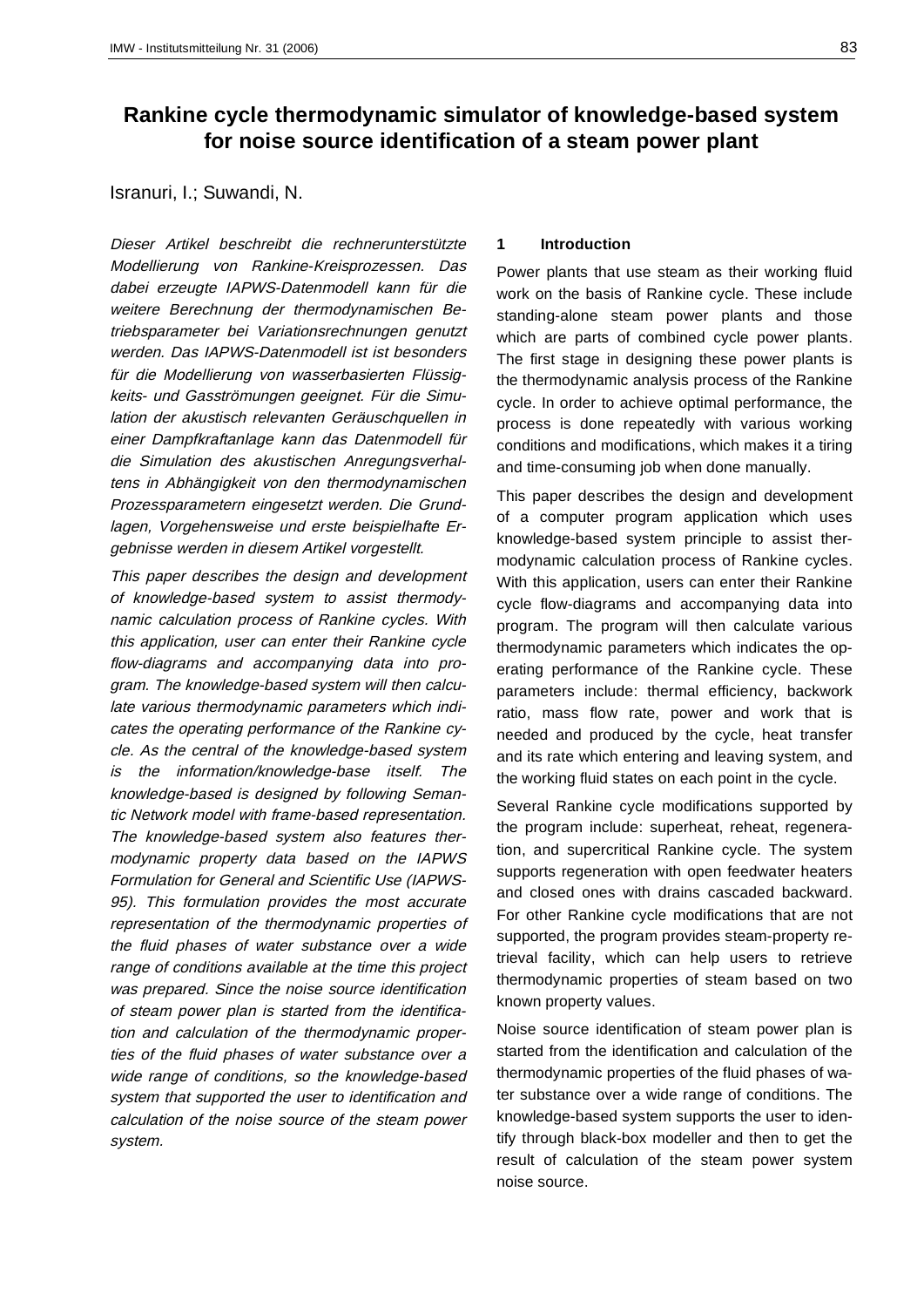# **2 Basic Theories**

# **2.1 Thermodynamics**

There are three basic principles of Thermodynamics which are used extensively in every thermodynamic analysis. They are: the conservation of mass principle, the First Law of Thermodynamics, and the Second Law of Thermodynamics [1].

Conservation of mass for an open system requires that

| (Increase of)      | [ Net amount of mass                                    |  |
|--------------------|---------------------------------------------------------|--|
|                    | $\{$ mass within $\}$ = $\{$ crossing the boundary $\}$ |  |
| the system $\vert$ | into the system                                         |  |

The general statement of the First Law of Thermodynamics is an energy balance,

| Net       | $(Net$ amount of $)$ | Stored      | Stored    |  |
|-----------|----------------------|-------------|-----------|--|
| increase  | energy added         | energy      | energy    |  |
| in stored | to system as         | of matter ! | of matter |  |
| energy of | heat and all         | entering    | leaving   |  |
| system    | forms of work        | system      | system    |  |

The Second Law of Thermodynamics is a farreaching principle of nature that has been stated in many forms. Two well-known statements of the Second Law of Thermodynamics are the Clausius statement and the Kelvin-Planck statement [1].

# **2.2 Rankine Cycle**

A simple Rankine cycle consists of steam turbine, condenser, pump, and boiler (Figure 1). But in modern steam power plants, various modifications are usually incorporated to improve overall performance. Four modifications are presented in this project: superheat, reheat, regeneration, and supercritical Rankine cycle.



**Fig. 1:** Simple Rankine cycle

Superheat and reheat permit advantageous operating pressures in the boiler and condenser and yet offset the problem of low quality of the turbine exhaust [2].

Regeneration is the most commonly used method for increasing the thermal efficiency of steam power plants. Regeneration in Rankine cycle is accomplished by the use of feedwater heaters. Modern large steam power plants use between five and eight feedwater heating stages, and none is built without one. There are three types of feedwater heaters in use: open or direct-contact type, closed type with drains cascaded backward, and closed type with drains pumped forward [3]. Only the first two types are implemented in the program.

The supercritical Rankine cycle differs from the simple one in its steam-generator's pressure. Feedwater that enters the steam-generator is pressurized to a pressure beyond the critical pressure of the vapour (22.1 MPa for steam), hence there are no change in phase of the working fluid during the heating process [3].

# **2.3 Source of Thermodynamic Properties of Water and Steam**

There are three sources, in the form of equation of states, of thermodynamic properties of water and steam used in this project. The first one is The IAPWS Formulation for General and Scientific Use (IAPWS-95) [4], which are used as the main equation of state for water and steam. The other two are used to support this equation of state. They are: The IAPWS Revised Supplementary Release on Saturation Properties of Ordinary Water Substance [5] and the one formulated by Thomas F. Irvine, Jr. and Peter E. Liley [6].

# **2.4 Numerical Methods for Solving System of Nonlinear Equations**

In these project, systems of nonlinear equations are solved with Newton-Raphson method as described in [7]. This method is needed for reversing the IAPWS-95 equation of state. In its implementation, Newton-Raphson method requires additional numerical methods to solve system of linear equations and to calculate the first derivative of functions. These are accomplished by the use of Gauss Elimination and Centered Finite Divided Difference methods, respectively. These two methods are described in [8].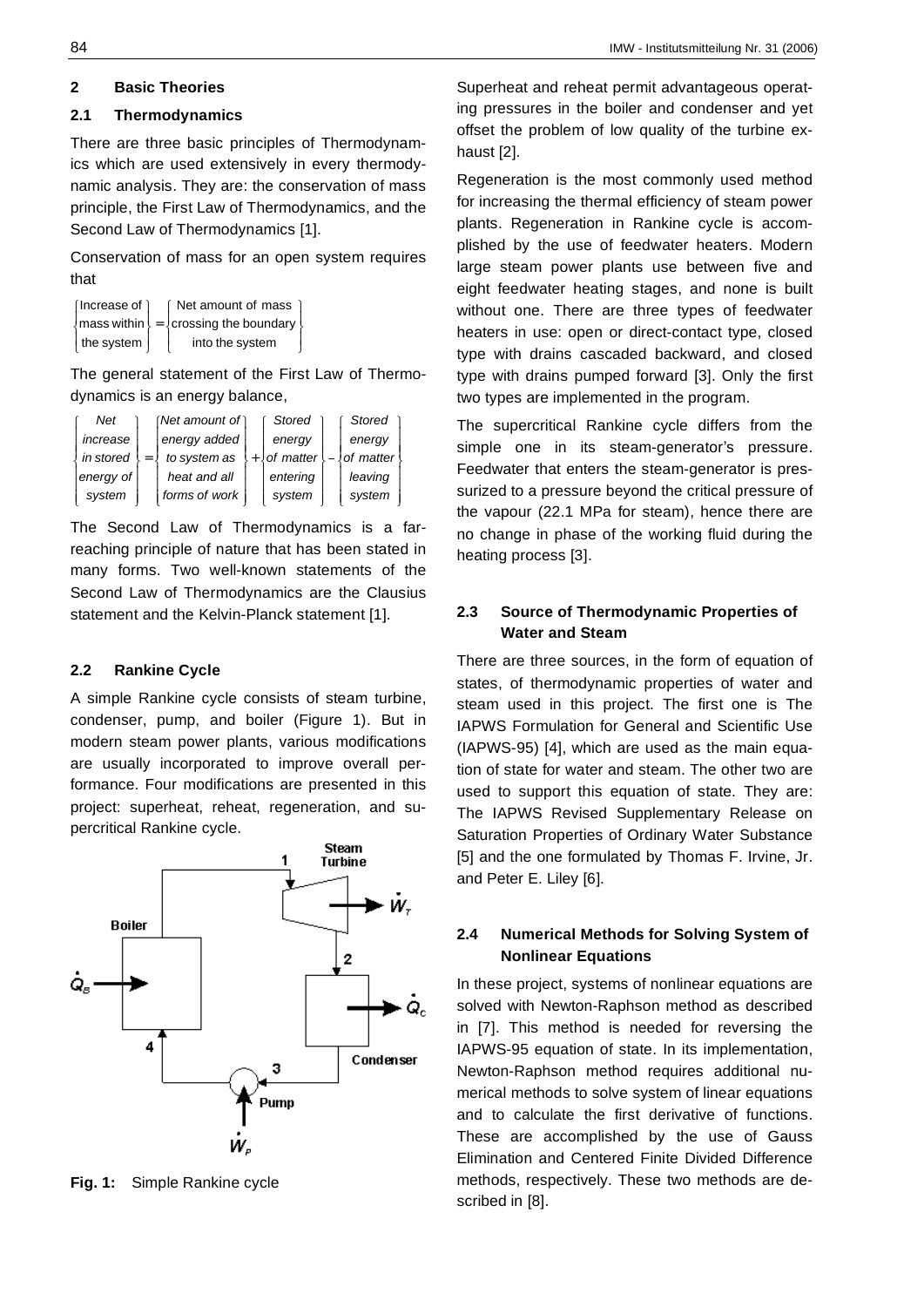#### **2.5 Knowledge-based System**

Knowledge-based systems are systems which use knowledge and reasoning to arrive at conclusions [9]. One of the main features of knowledge-based systems is that the knowledge used by them is represented explicitly, rather than being implicit in the program code. In conventional programs it is only the data that is represented explicitly. In spite of this, however, knowledge-based systems are merely computer programs which have been written in a different way, in a deliberate attempt to isolate the various components of human (expert) problem-solving.

A knowledge-based system usually consists of three main components (Figure 2):



- **Fig. 2:** Main components of a knowledge-based system
	- Dialog, i.e. the user interface through which users interact with the knowledge-based system.
	- Tools, i.e. an inference mechanism capable of transforming user requests into reasoned information using data from the knowledgebase.
	- Information, i.e. the knowledge-base which contains facts plus information on how to reason with these facts.

The methods used to represent domain knowledge are central to knowledge-based systems. There are various methods available for this purpose, and one of them which is used in this project is Semantic Network model with frame-based representation [9].

### **3 Developing the Knowledge-Based**

As the concept, the knowledge-based system should be able to support the user by building black-box what it's called as modeller, calculating the thermodynamic properties of the fluid phases of water substance over a wide range of conditions, then identifying and calculating the noise source of the steam power system (refers to figure3 below).



**Fig. 3:** Concept of knowledge-based system

The knowledge-based system is designed with object oriented programming approach, and is implemented with C++ programming language. Main components of the system is given in Figure 4.



**Fig. 4:** Design of the knowledge-based system

As the central of the knowledge-based system is the knowledge-base itself, i.e. the Thermodynamics Knowledge Base. The knowledge-base is designed by following Semantic Network model with framebased representation, which results in an abstraction or inheritance hierarchy, as shown in Figure 5.



#### **Fig. 5:** Abstraction hierarchy of the knowledge base

The Numerical Analysis Library contains the three numerical methods explained above to support the knowledge base.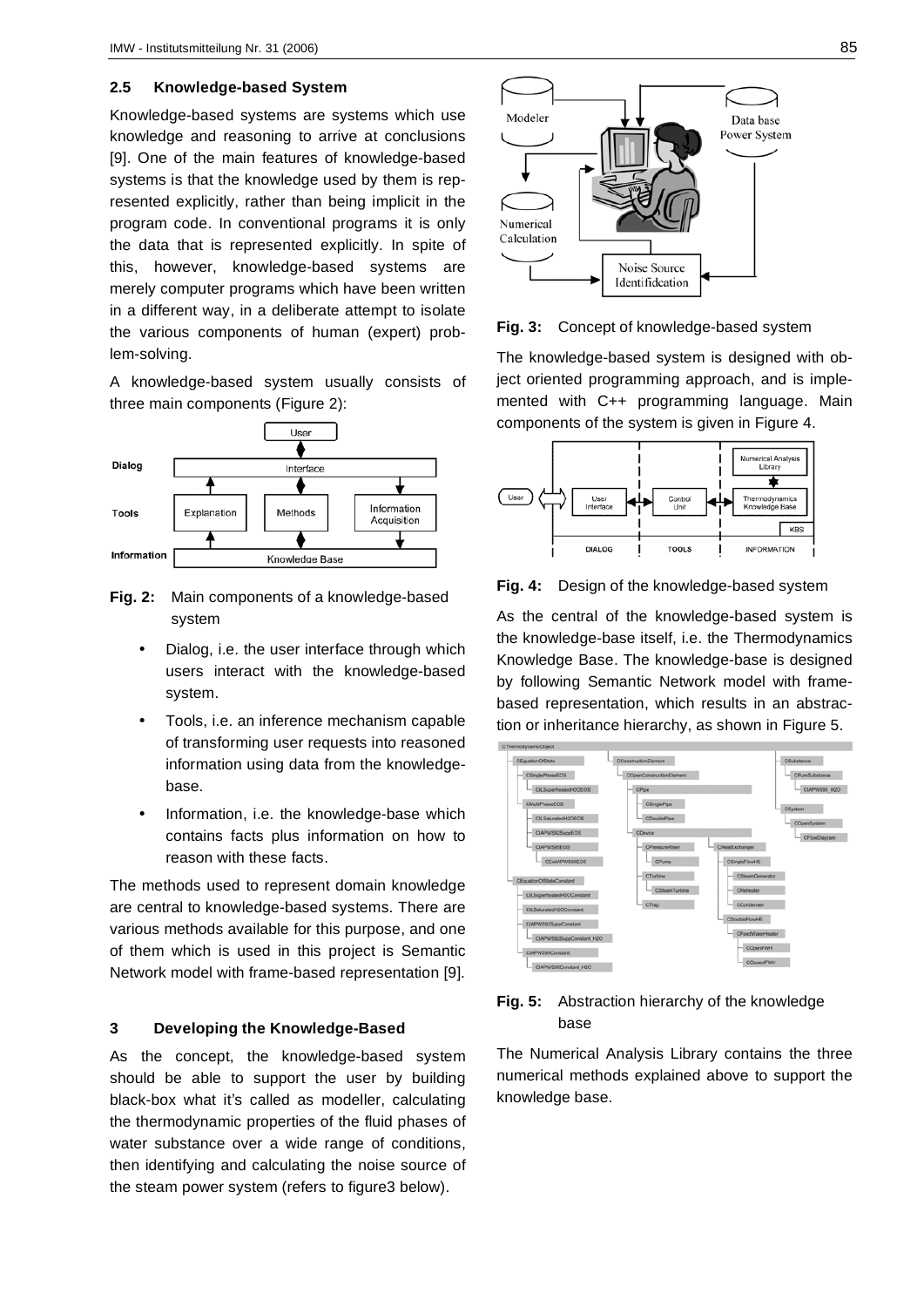#### **4 Discussion**

Consider a reheat-regenerative vapour power cycle with two feedwater heaters, a closed feedwater heater and an open feedwater heater (Figure 6). Steam enters the first turbine at 8.0 MPa, 480 °C and expands to 0.7 MPa. The steam is reheated to 440 °C before entering the second turbine, where it expands to the condenser pressure of 0.008 MPa. Steam is extracted from the first turbine at 2 MPa and fed to the closed feedwater heater. Feedwater leaves the closed heater at 205 °C and 8.0 MPa, and the condensate exits as saturated liquid at 2 MPa. The condensate is trapped into the open feedwater heater. Steam extracted from the second turbine at 0.3 MPa is also fed into the open feedwater heater, which operates at 0.3 MPa. The stream exiting the open feedwater heater is saturated liquid at 0.3 MPa.



**Fig. 6:** Reheat-regenerative Rankine cycle

The net power output of the cycle is 100 MW. There is no stray heat transfer from any component to its surroundings. The working fluid experiences no irreversibility's as it passes through the turbines, pumps, steam generator, reheater, and condenser.



**Fig. 7:** Running program with the reheat-regenerative Rankine cycle diagram entered

| Thermal efficiency  | : 43.048%     |
|---------------------|---------------|
| Backwork ratio      | : 0.00654     |
| Main mass flow rate | : 77.627 kg/s |

Other parameters, including the operating conditions of the devices and the working fluid conditions at every point in the cycle, are calculated by the program, too. All of them can be viewed through the program's menus.



**Fig. 8:** Scaled T-s diagram produced by the program

Hence, the sound power level of system can be calculated through the calculation of each component which has at least one noise generation mechanism. All component which produce the noise, should be identified as noise source of the simulated steam power system.



**Fig. 9:** Noise source identification